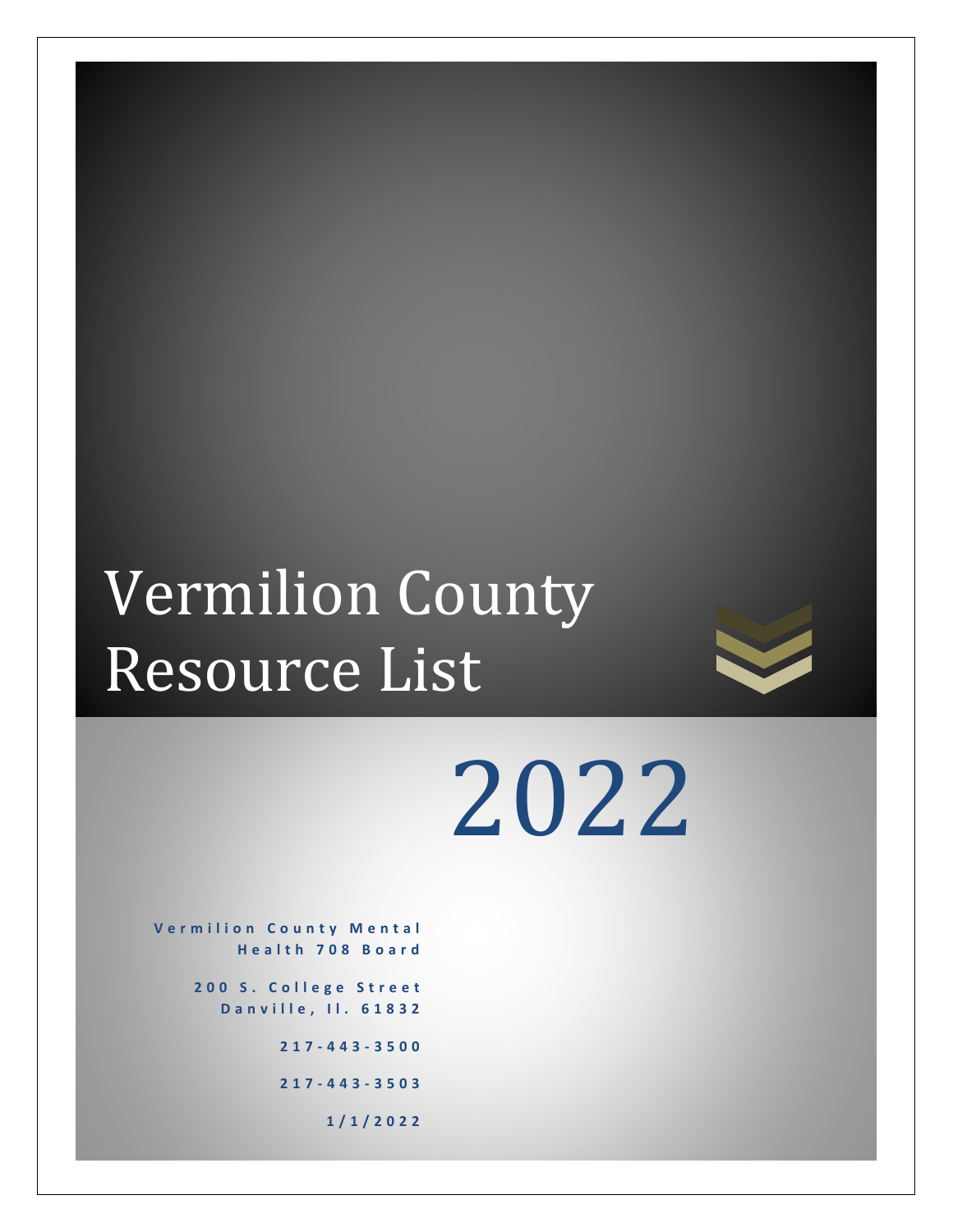*\*A listing on this guide does not constitute an endorsement by this office. We encourage you to check out the resources for yourself.\**

#### **Services for Persons with Disabilities**

**Crosspoint Human Services 210 Avenue C Danville, Il. 61832 (217) 442-3200**

**[www.crosspointhumanservices.org](http://www.crosspointhumanservices.org/)**

- **Developmental Disabilities**
- **Housing and Property Management**
- **Representative Payee**
- **Employment**

**WorkSource Enterprises 3713 N. Vermilion Street Danville, Il. 61832 (217) 446-1146 [www.workse.org](http://www.workse.org/)**

**SpringHealth, Inc. Rachel Kloth, MS Board Certified Behavioral Analyst (217) 495-0618 [Rachel.Kloth@springhealth.com](mailto:Rachel.Kloth@springhealth.com)**

- **Day Program**
- **Home Based Services**
- **Vocational Community Placement**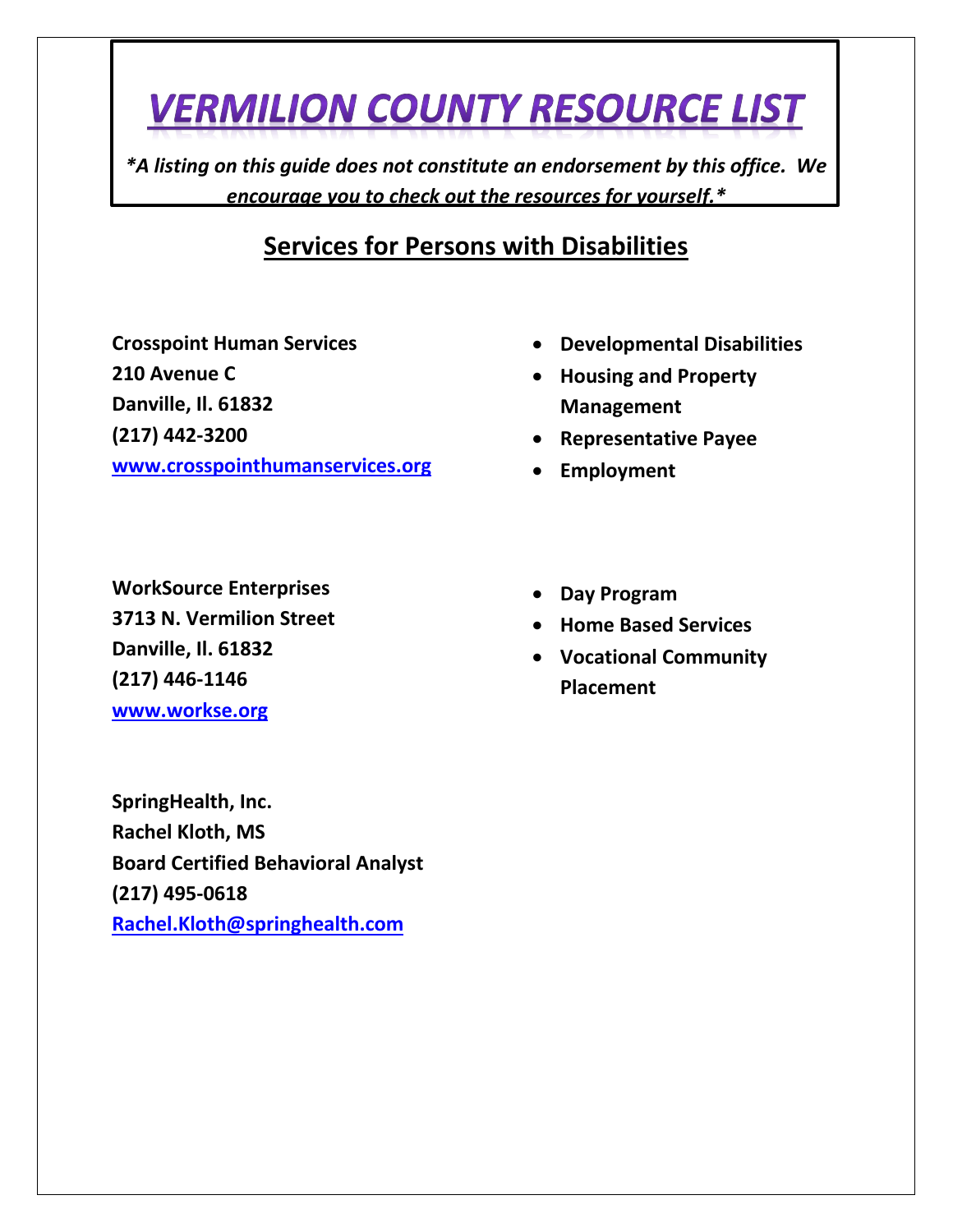#### **Mental Health/Counseling Services/Special Populations**

**ABC Counseling 313 N. Mattis Avenue #115 Champaign, Il. 61821 (217) 403-0790 [www.abccounseling.org](http://www.abccounseling.org/)**

**Aunt Martha's -Clinic 614 N. Gilbert Street Danville, Il. 61832 (877) 692-8686**

**-Center for Children Services 702 N. Logan Avenue Danville, Il. 61832 (217) 443-1300 [www.auntmarthas.org](http://www.auntmarthas.org/)**

**Baby Fold 612 Oglesby Avenue Normal, Il. 61761 (309) 454-1770 [www.thebabyfold.org](http://www.thebabyfold.org/)**

- **Runaway/Homeless Youth**
- **Youth at Risk of Juvenile Justice Involvement**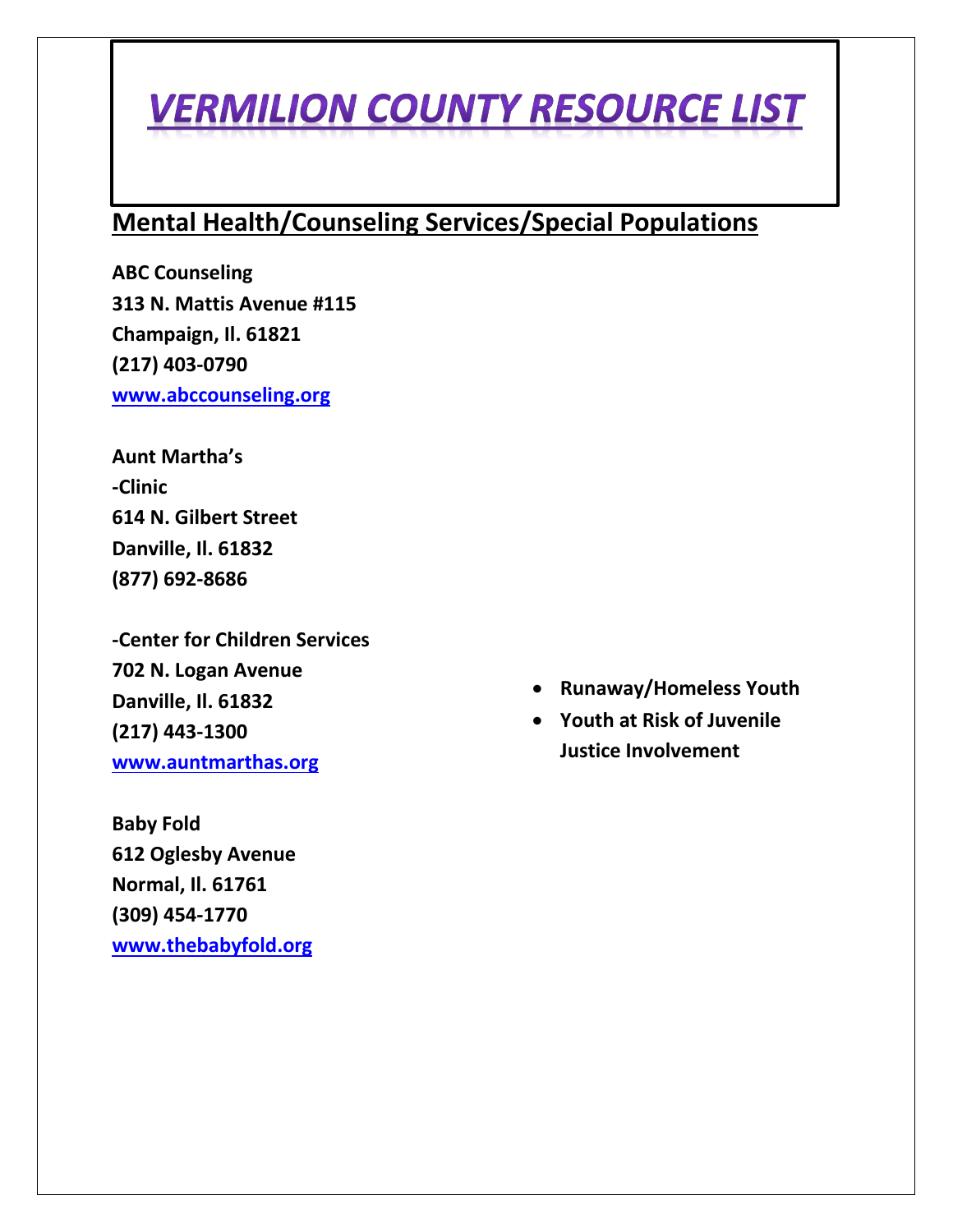#### **Mental Health/Counseling Services/Special Populations**

**CARES Crisis Line (for youth up to 22 years/Medicaid eligible) 1-800-345-9049**

**Center for Youth and Family Solutions 102 N. Robinson Street Danville, Il. 61832 (217) 443-1772 [www.cyfsolutions.org](http://www.cyfsolutions.org/)**

**CRIS Healthy-Aging Center (Older adults age 60+ and adults age 18-59 with disabilities) 309 N. Franklin Street Danville, Il. 61832 (217) 443-2999 [www.AgeStrong.org](http://www.agestrong.org/)**

- **Hospital Transition Program**
- **Money Management**
- **Senior Activity Center**
- **Senior Information Services**
- **Senior Nutrition Program**
- **Violent Crime Victim Assistance**
- **Adult Protective Services**
- **Care Coordination Unit**
- **Caregiver Advisory Services**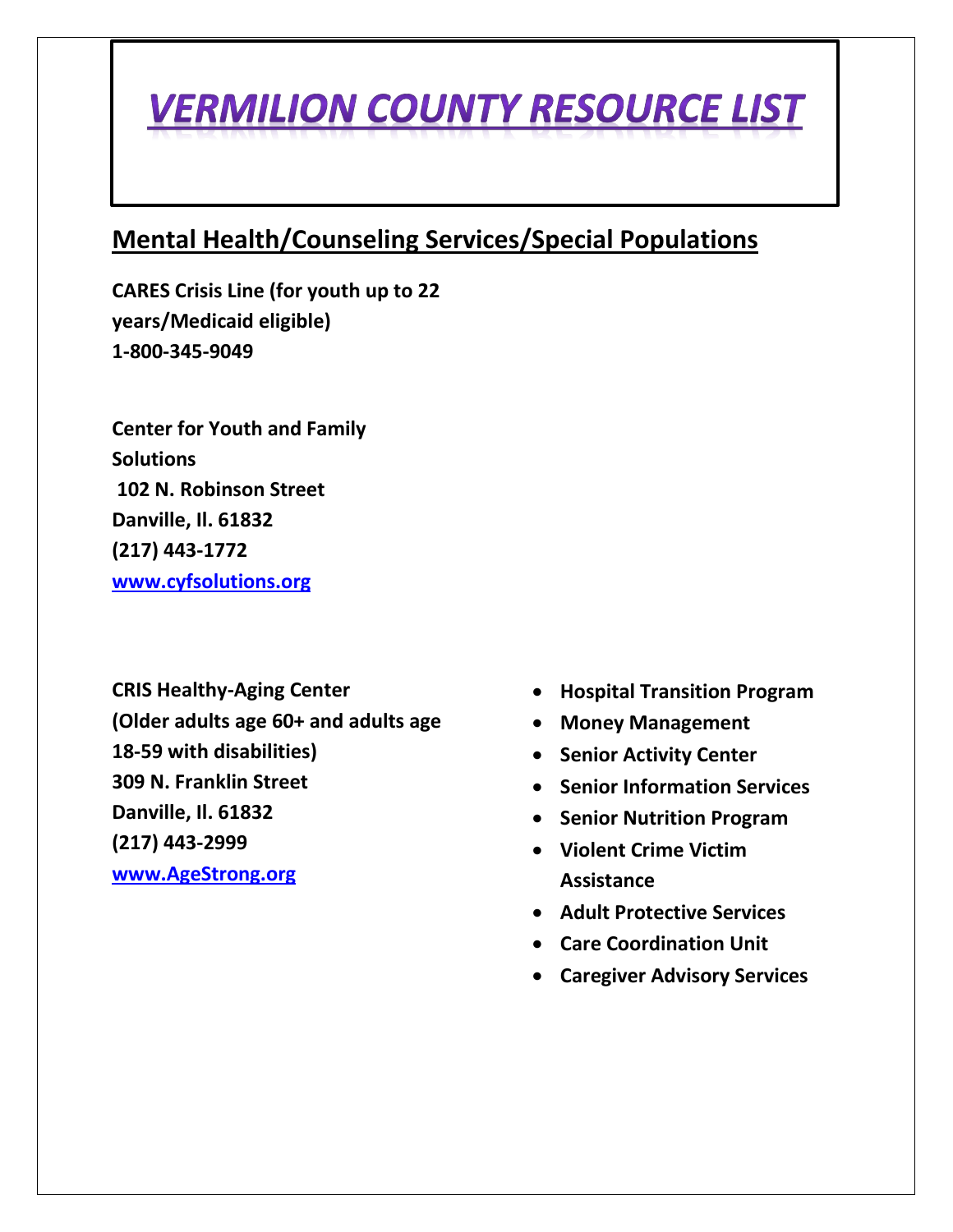#### **Mental Health/Counseling Services/Special Populations**

**Crosspoint at the Y (Homeless/Domestic Violence) 210 North Hazel Street Danville, Il. 61832 (217) 446-1217 [www.crosspointhumanservices.org](http://www.crosspointhumanservices.org/)**

- **Mental Health Crisis**
- **Partner Abuse**
- **Housing**
- **Thrift Store**
- **Day Care**

**Crosspoint Human Services (Mental Health) 210 Avenue C Danville, Il. 61832 (217) 442-3200 [www.crosspointhumanservices.org](http://www.crosspointhumanservices.org/)**

**Cunningham Children's Home 1301 N. Cunningham Avenue Urbana, Il. 61802 (217) 367-3728 [www.cunninghamhome.org](http://www.cunninghamhome.org/)**

**Gateway Family Services 7757 Route 136 Potomac, Il. 61865 (217) 649-0492 [https://www.gatewayfamilyservices](https://www.gatewayfamilyservices.org/) [.org/](https://www.gatewayfamilyservices.org/)**

- **Veterans**
- **Mental Health Crisis**
- **Psychiatric Evaluations**
- **Home-Based Services**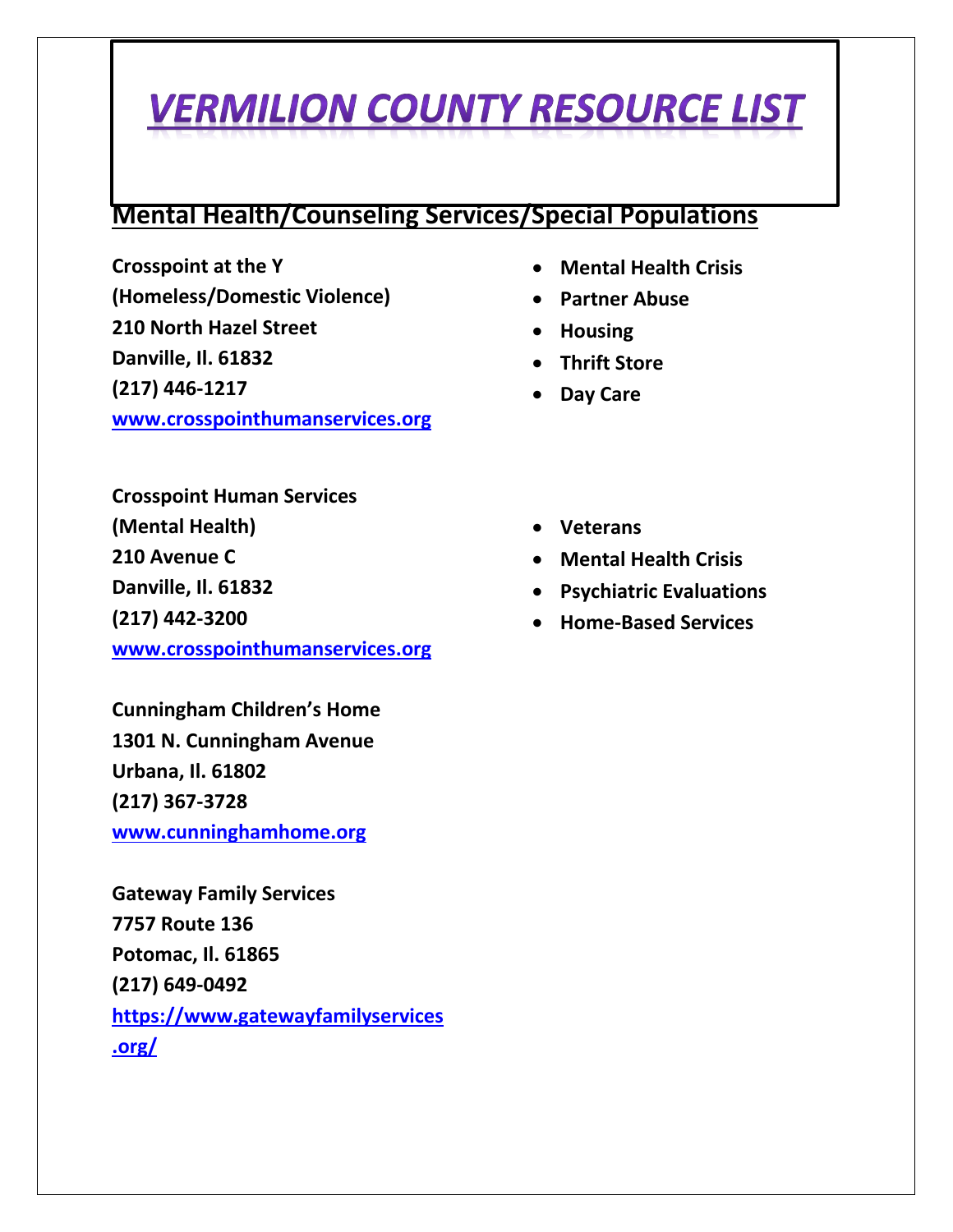#### **Mental Health/Counseling Services/Special Populations**

**Gibson Health of Hoopeston Jolene Foster, MSW, LCSW 705 S Dixie Hwy Hoopeston, IL 60942 (217) 283-5530 [www.gibsonhospital.org](http://www.gibsonhospital.org/)**

**Lutheran Social Services 901 W. Fairchild Street Danville, Il. 61832 (217) 446-6673**

**[www.lssi.org](http://www.lssi.org/)**

**New Focus Achievement Center 1703 N. Bowman Avenue Danville, Il. 61832 (217) 443-3119 [www.danvillecarerehab.com/newfo](http://www.danvillecarerehab.com/newfocus) [cus](http://www.danvillecarerehab.com/newfocus)**

**Pavilion, The 809 W. Church Street Champaign, Il. 61820 (217) 373-1700 [www.pavilionhospital.com](http://www.pavilionhospital.com/)**

- **Adult Therapy**
- **Child and Adolescent Therapy**
- **Crisis Intervention**
- **Individual and Family Therapy**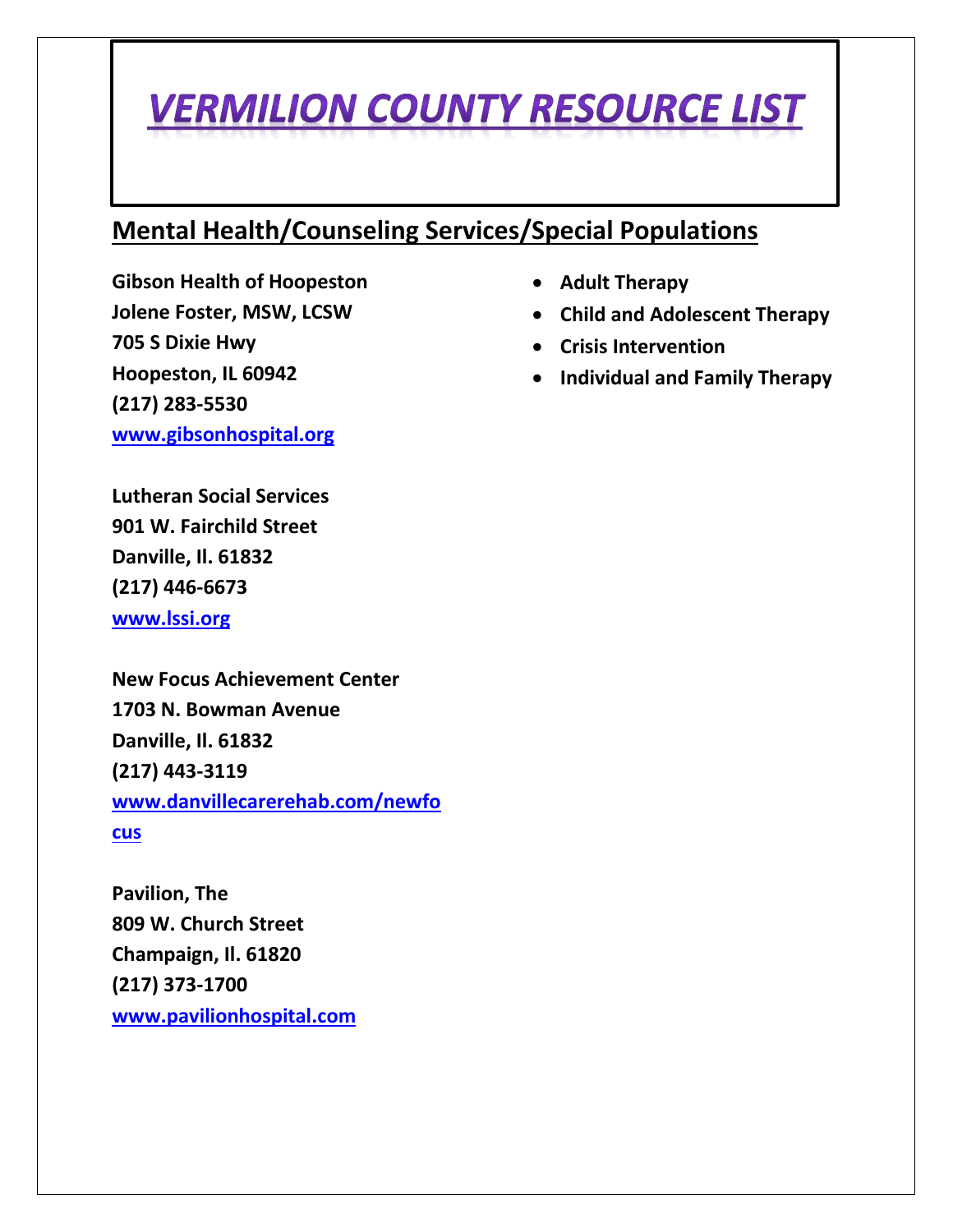#### **Mental Health/Counseling Services/Special Populations**

**Suicide Hotline – 1-800-273-8255**

**Survivor Resource Center Sexual Assault Center for all Survivors and their Families 27 Vermilion Street Danville, Il. 61832 (217) 446-1337 [www.survivorresourcecenter.org](https://protect-us.mimecast.com/s/g1DWCXDqJjIMZ4NSVXXmA?domain=survivorresourcecenter.org)**

**Women's Care Clinic 200 W. Williams Street Danville, Il. 61832 (217) 431-0987 [www.danvillewcc.org](http://www.danvillewcc.org/)**

**VA Illiana Health Care Systems (Veterans) 1900 East Main Street Danville, Il. 61832 (217) 554-3000 [www.danville.va.gov](http://www.danville.va.gov/)**

- **Individual and Family Counseling**
- **Support Groups**
- **Case Management**
- **Legal and Medical Advocacy**
- **Prevention Education**
- **Professional Training**

- **Homeless Support**
- **Employment Services**
- **Veterans Justice Outreach**
- **Suicide Prevention Services**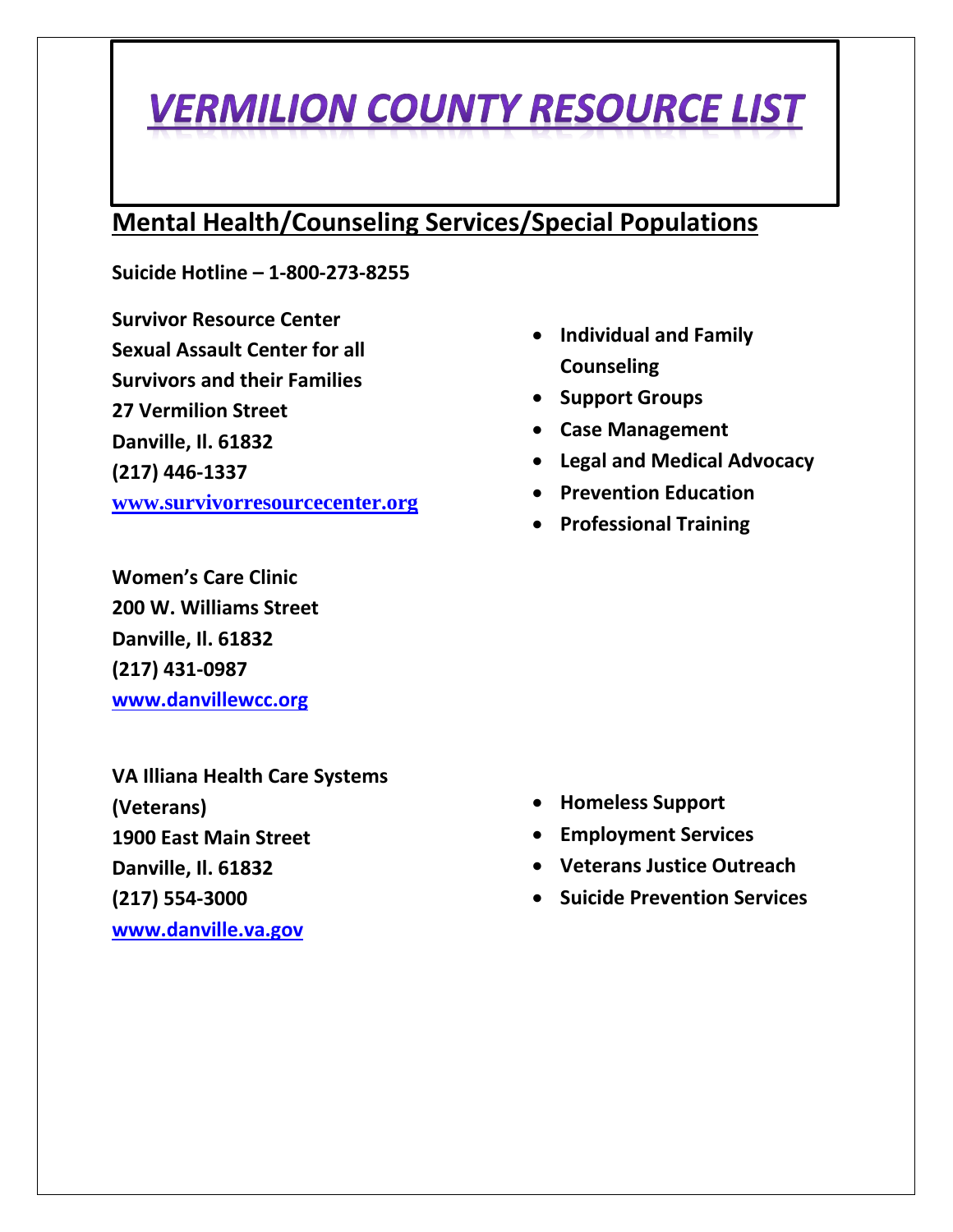#### **Referral Services**

**Hoopeston Multi-Agency 206 S. First Avenue Hoopeston, Il. 60942 (217) 283-5544 [www.hoopeston.org/nfp/multiagen](http://www.hoopeston.org/nfp/multiagency) [cy](http://www.hoopeston.org/nfp/multiagency)**

**OSF Sacred Heart Medical Center 812 N. Logan Avenue Danville, Il. 61832 (217) 443-5611 [Jacob.d.ozier@osfhealthcare.org](mailto:Jacob.d.ozier@osfhealthcare.org)**

**Vermilion County Mental Health 708 Board 200 S. College Street Suite A Danville, Il. 61832 (217) 443-3500 [www.co.vermilion.il.us/mental.htm](http://www.co.vermilion.il.us/mental.htm)**

**Informed Decisions Jane Huchel, RN 334 Birch Lane Oakwood, Il. 61858 (217) 474-4513 [www.janesinformeddecisions.com](http://www.janesinformeddecisions.com/)**

**Caring.com Senior Referral Service (800) 973-1540 [https://www.caring.com/senior](https://www.caring.com/senior-living/assisted-living/illinois)[living/assisted-living/illinois](https://www.caring.com/senior-living/assisted-living/illinois)**

**Help Line for Referrals 2.1.1**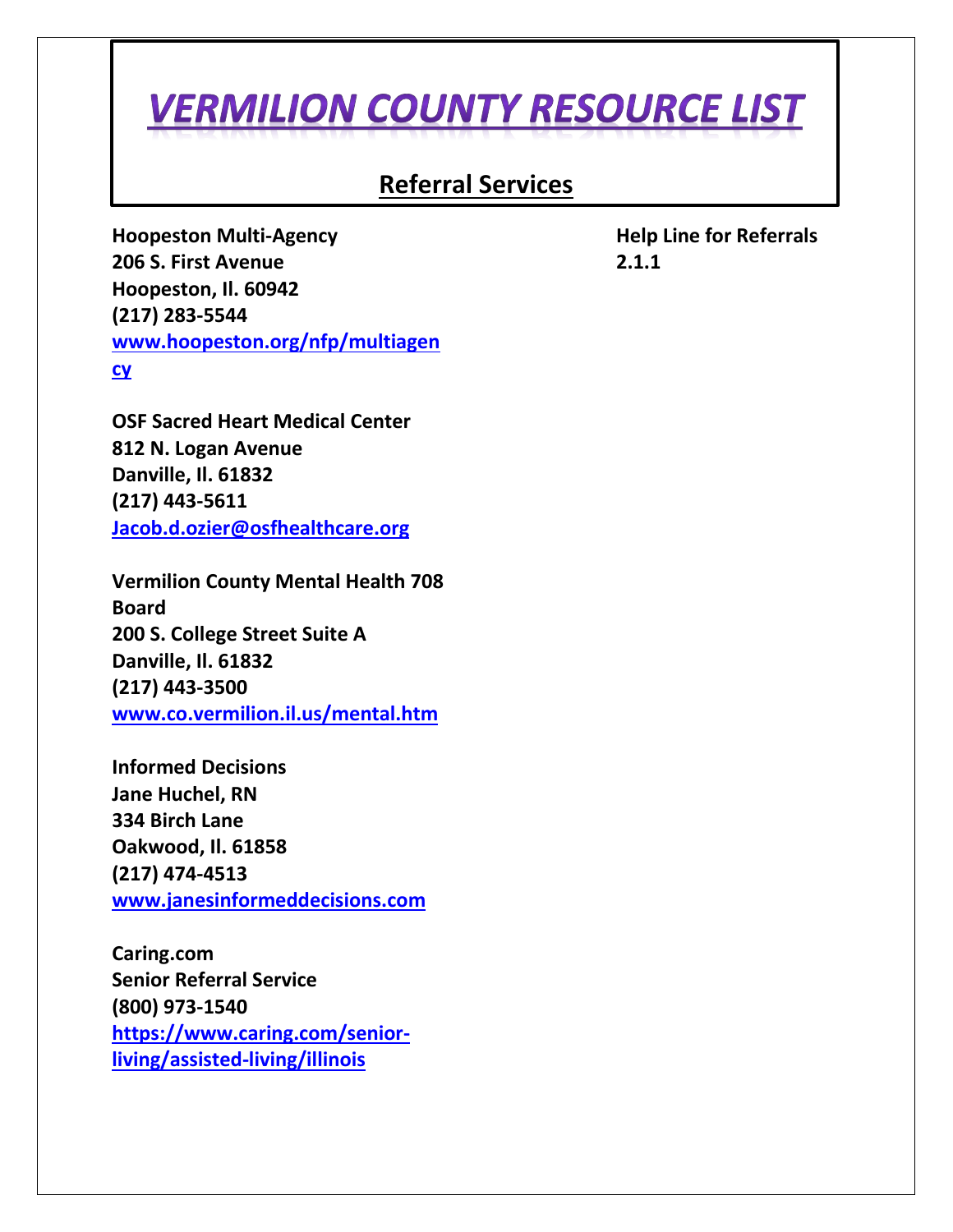#### **Substance Abuse Treatment**

**Gibson Health of Hoopeston Dr. Kristina Dakis 705 S. Dixie Hwy. Hoopeston, Il. 60942 (217) 283-5530**

**Step Recovery PO Box 286 Danville, Il. 61832 (217) 597-9653**

**New Directions 153 N. Vermilion Street Danville, Il. 61832 (217) 442-9026 [www.newdirectionstreatmentcenter](http://www.newdirectionstreatmentcenter.com/) [.com](http://www.newdirectionstreatmentcenter.com/)**

**Rosecrance Health Systems 923 N. Vermilion Suite 2 Danville, Il. 61832 (217) 477-4500 [www.rosecrance.org](http://www.rosecrance.org/)**

**Soul Garden Recovery Center 801 W. Fairchild Street Danville, Il. 61832 (217) 213-5909 [www.soulgardenrc.org](http://www.soulgardenrc.org/)**

**VA Illiana Healthcare Systems (Veterans) 1900 East Main Street Danville, Il. 61832 (217) 554-3000 [www.danville.va.gov](http://www.danville.va.gov/)**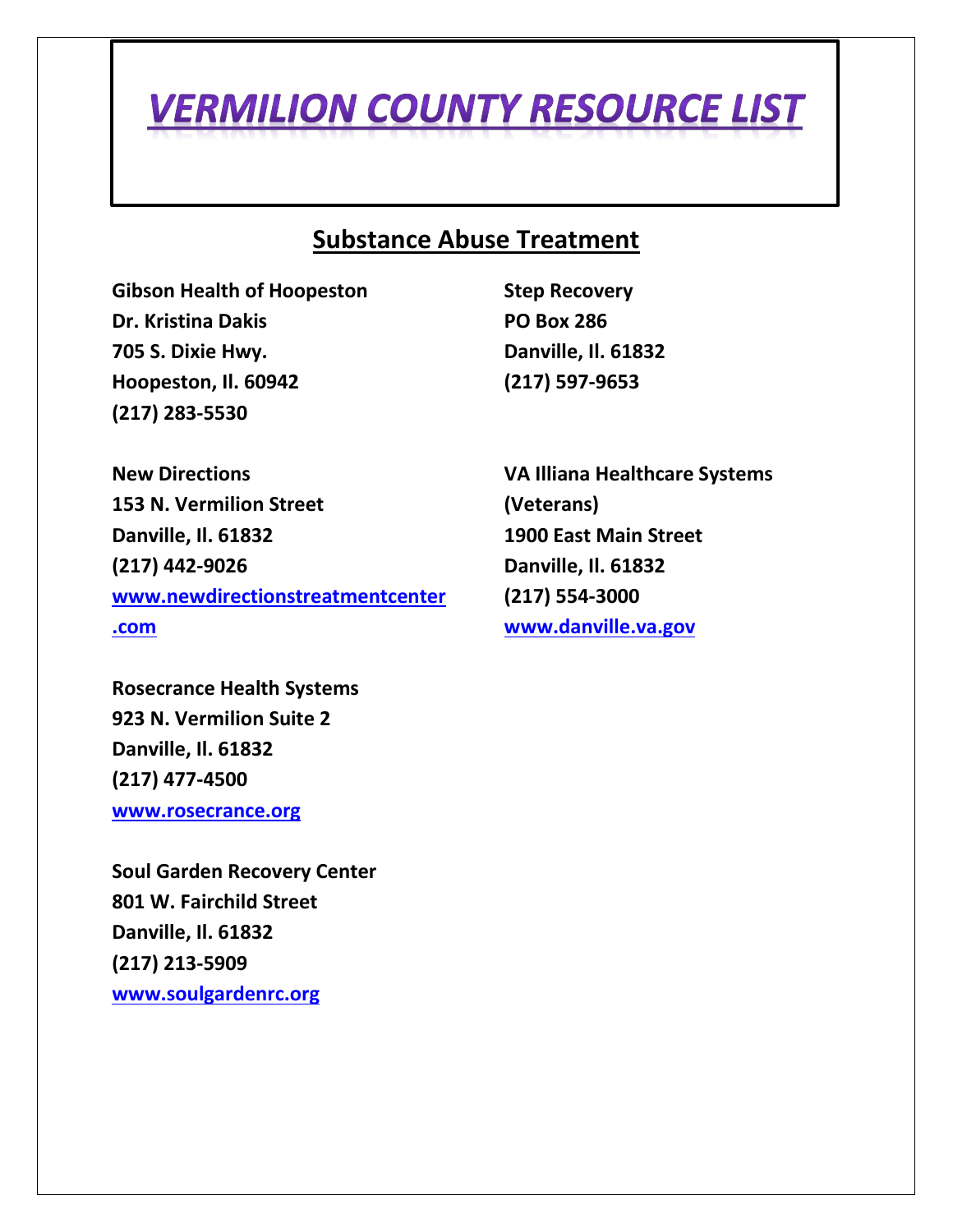#### **Individual Counseling Services/Private Practice**

**Erin Brodbeck, LCSW, CT 301 North Neil Street, Suite 412 Champaign, IL 61820 (217) 442-5203**

**Hope Counseling 101 East Liberty Lane, Suite B Danville, IL 61832 (217) 431-8825**

**Leverenz Counseling & Wellness 408 N. Vermilion Street Danville, IL 61832 (217) 446-6848**

**Milia Bergkoetter 1022 N. Vermilion Street Danville, IL 61832 (217) 446-4747**

**Barbara Ortiz 10 Ridgeview, Suite A Danville, IL 61832 (217) 253-8264**

**Two Roads Counseling 1101 East Winter Avenue Danville, IL 61832 (217) 651-6801**

**Kleppin, Michael (Sex Offender Treatment) 701 Devonshire Drive Champaign, IL 61820 (217) 721-2686**

**Abby Johnson, MSW, LCSW #4 Doctors Park Gibson City, IL 60936 (217) 764-4540**

**Illume Counseling & Wellness Center 425 N. Gilbert Street, Suite 5 Danville, IL 61832 (217) 504-0131 [www.Illumewellnesscenter.com](http://www.illumewellnesscenter.com/)**

**MpowEr Counseling, PLLC 1300 East Main Street Danville, IL 61832 (765) 893-1790 Mpowercounselingllc.com**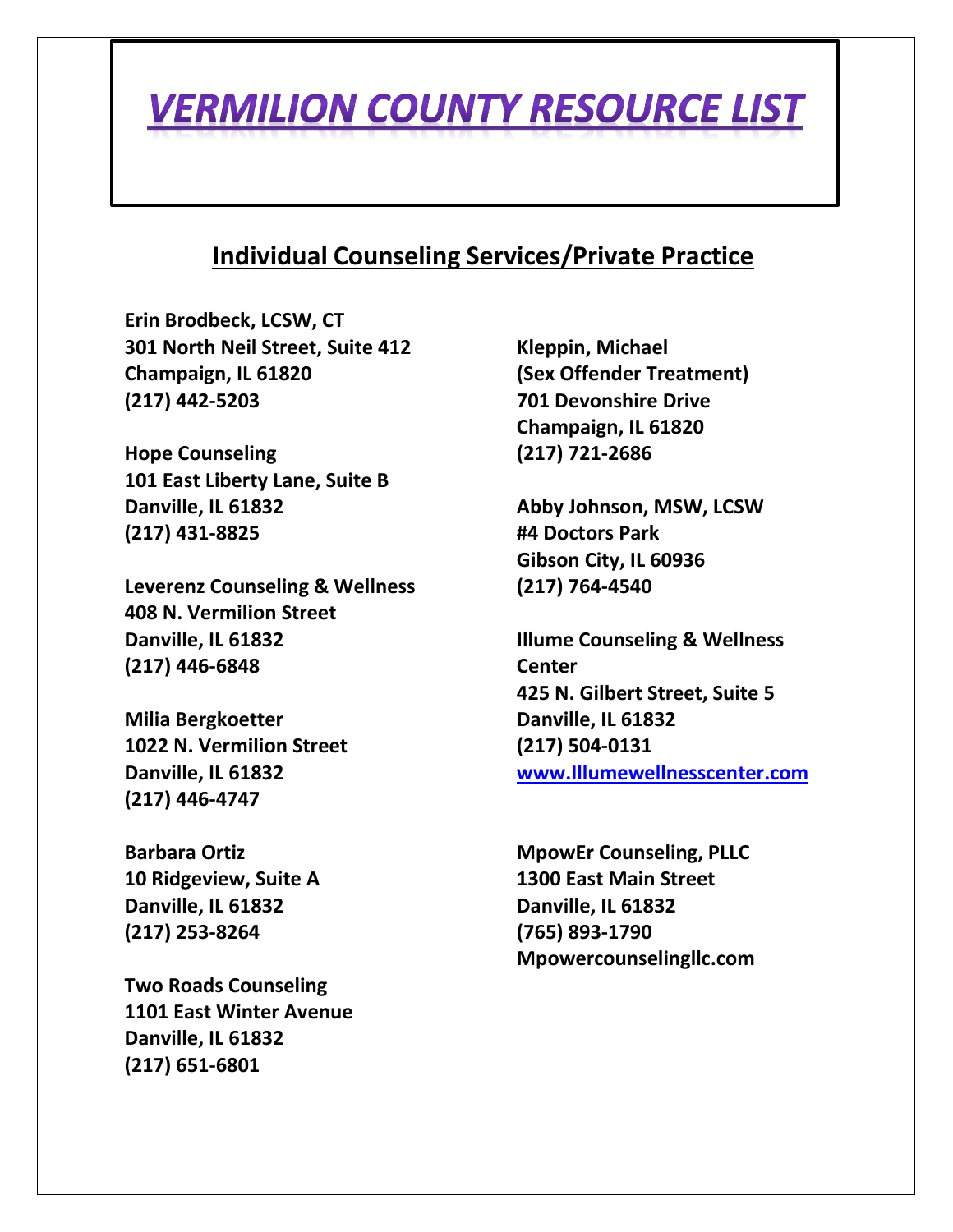

#### **\*THIS PAGE INTENTIONALLY LEFT BLANK\***